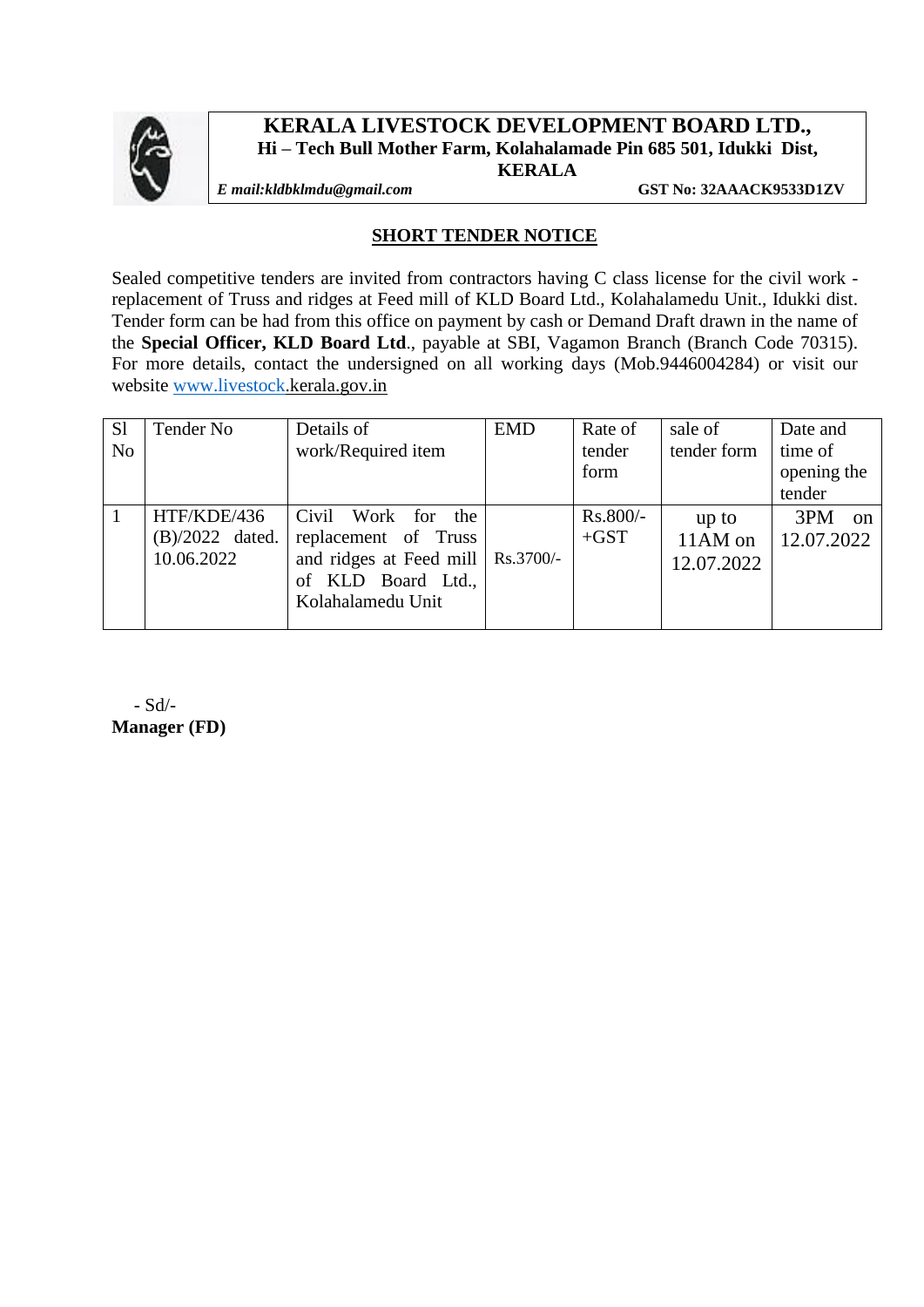# Form of Tender

From

To

 **Manager (FD) , Kerala Livestock Development Board Ltd., Hi-Tech Bull Mother Farm, Kolahalamedu, Kerala-685 501**

Sir,

I/We hereby tender to supply, under the annexed general and special conditions of contract, the whole of the articles referred to and described in the attached specification and schedule, or any portion thereof, as may be decided by the Kerala Livestock Development Board Ltd., at the rates quoted against each item. The articles/ services will be delivered within the time and at the places specified in the schedule.

\*I/We am/are remitting/ have separately remitted the required amount of

Rs. 3700/- as earnest money deposit.

Yours faithfully,

Date: Signature:

Name & Address :

 *\* To be scored off in cases where no earnest money deposit is furnished.*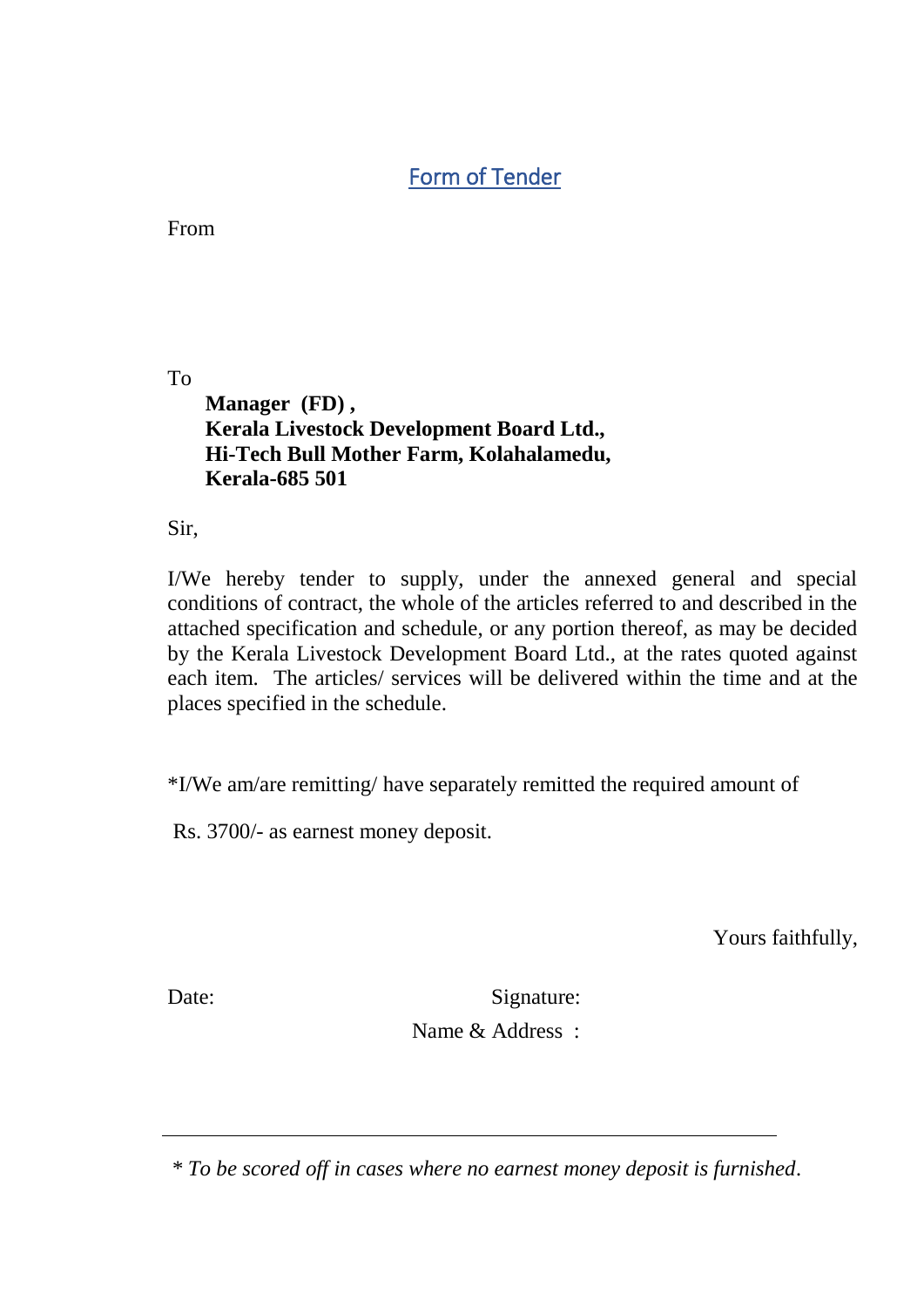## **KERALA LIVESTOCK DEVELOPMENT BOARD LTD.** *(A Govt. of Kerala Undertaking) Hi-tech Dairy Farm,Kolahalamedu* **Idukki Dist.,Kerala -685501**

### **Superscription**

| File No.HTF/KDE/436(B)/2022                                                           |                      | Dated. 10.06.2022                                                                                                          |
|---------------------------------------------------------------------------------------|----------------------|----------------------------------------------------------------------------------------------------------------------------|
| Name of work                                                                          | $\ddot{\phantom{a}}$ | Civil Work for the replacement of Truss and<br>ridges at Feed mill of KLD Board Ltd.,<br>Kolahalamedu Unit.                |
| Sale of tender form                                                                   | $\ddot{\phantom{a}}$ | Up to 11 am on 12.07.2022.                                                                                                 |
| Due date and time for receipt of tender : 12.07.2022, 2 PM                            |                      |                                                                                                                            |
| Date and time for opening of tender                                                   | $\mathbb{R}^n$       | 12.07.2022, 3 PM                                                                                                           |
| Period of contract                                                                    | $\ddot{\cdot}$       | 1 month from date of issue of work order                                                                                   |
| Price of tender form                                                                  | $\ddot{\phantom{a}}$ | <b>Rs.</b> $800 + GST(12\%)$                                                                                               |
| Duplicate copy of tender farm                                                         |                      | $Rs. 400 + GST (12%)$                                                                                                      |
| EMD to be furnished with tender                                                       | $\ddot{\cdot}$       | Rs. 3,700/-                                                                                                                |
| Address of officer from who tender forms<br>are to be obtained and to whom tender are |                      |                                                                                                                            |
| to be sent                                                                            |                      | The Manager (FD),<br>Kerala Livestock Development Board Ltd.,<br>Hi-Tech Bull Mother Farm, Kolahalamade,<br>Kerala-685 501 |

 Manager (FD)  *(Name and Designation of Purchasing Officer)*

Date: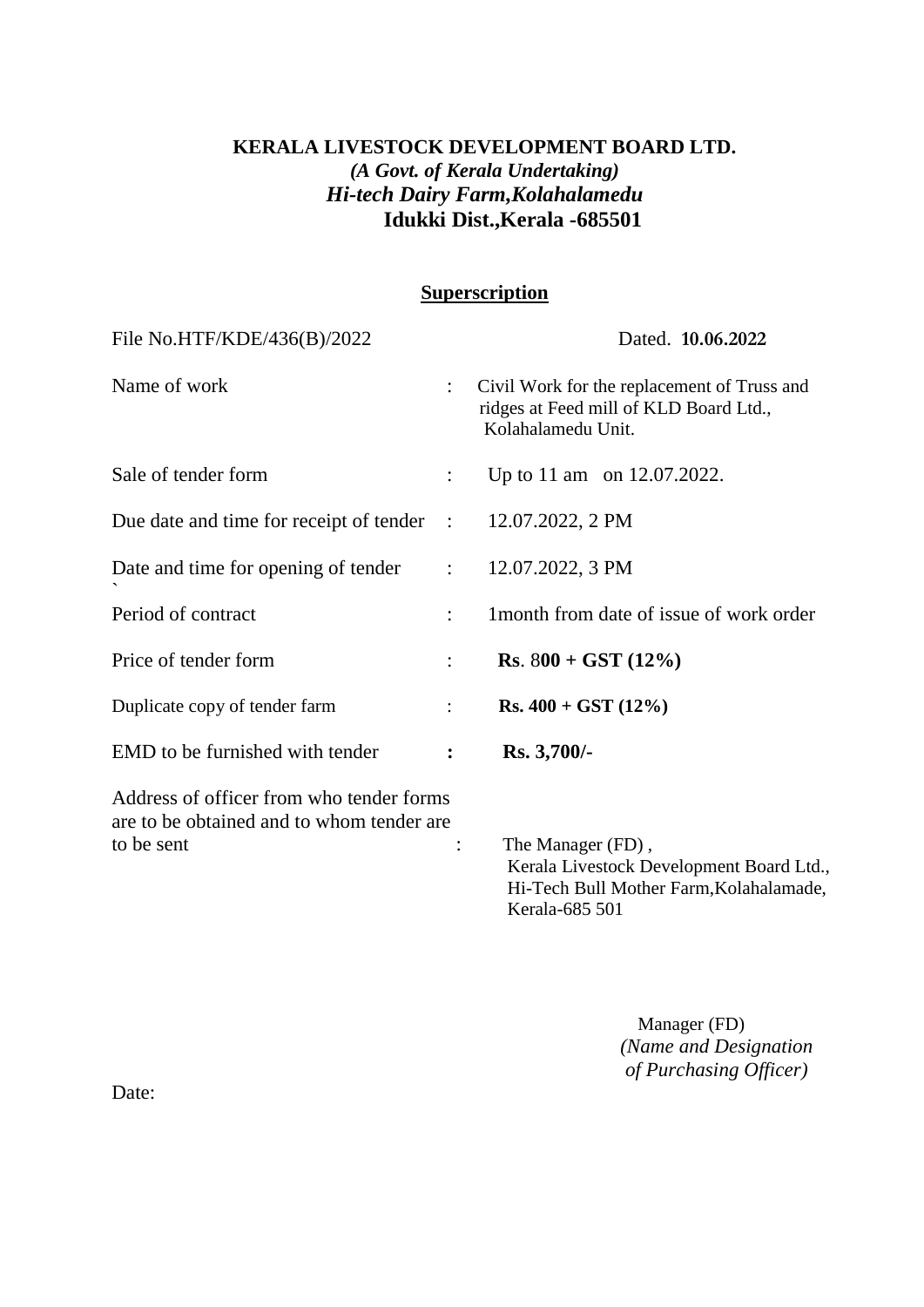## **KERALA LIVESTOCK DEVELOPMENT BOARD LTD.** *(A Govt. of Kerala Undertaking) Hi-Tech Bull Mother Farm, Kolahalamedu* **Idukki Dist., Kerala -685501**

## **General Conditions**

Sealed tenders are invited for the supply of materials/services as specified in the **Schedule** below /attached.

- 1. The tenders should be addressed to the officer mentioned below in a sealed cover with the tender number and name shown below duly superscribed on the cover
- 2. The tenders should be in the prescribed form which can be obtained from the officer mentioned below on payment of the price which is also noted below. Duplicate copies of tender forms will also be issued at the rate specified. The cost of tender forms once paid will not be refunded. Tenders which are not in the prescribed form are liable to be rejected. The rates quoted should be only in Indian currency. Tenders in any other currency are liable to rejection.
- 3. Intending tenderers should send their tenders so as to reach the officer mentioned below, on due date and time (noted below). No tender received after the specified date and time will be accepted on any account. The rates will be considered firm for acceptance till the date mentioned below. Tenders not stipulating period of firmness and tenders with price variation clause and/or 'subject to prior sale' condition are liable to be rejected.

(a) Every tenderer who has not registered his name with the state Government (Stores Purchase Department), should send along with his tender, **an earnest money of Rs. 3700/-.** The amount may be paid either by remittance into the office of the Manager (FD), KLD Board Ltd, Hi-Tech Bull Mother Farm, Kolahalamedu, Idukki (Dist), Kerala or by Demand Draft (crossed) on Vagamon branch of State Bank of India drawn in favour of **Special Officer, KLD Board Ltd, Hi-Tech Bull Mother Farm, Kolahalamedu, Idukki (Dist).** The earnest money deposit of the unsuccessful tenderers will be returned within a period of one month after the tender are settled, but that of the successful tenderers will be adjusted towards the security that will have to be deposited for the satisfactory fulfillment of the contract. "If the Earnest Money Deposit of the unsuccessful tenderer is not refunded for no fault of his within three months of finalization of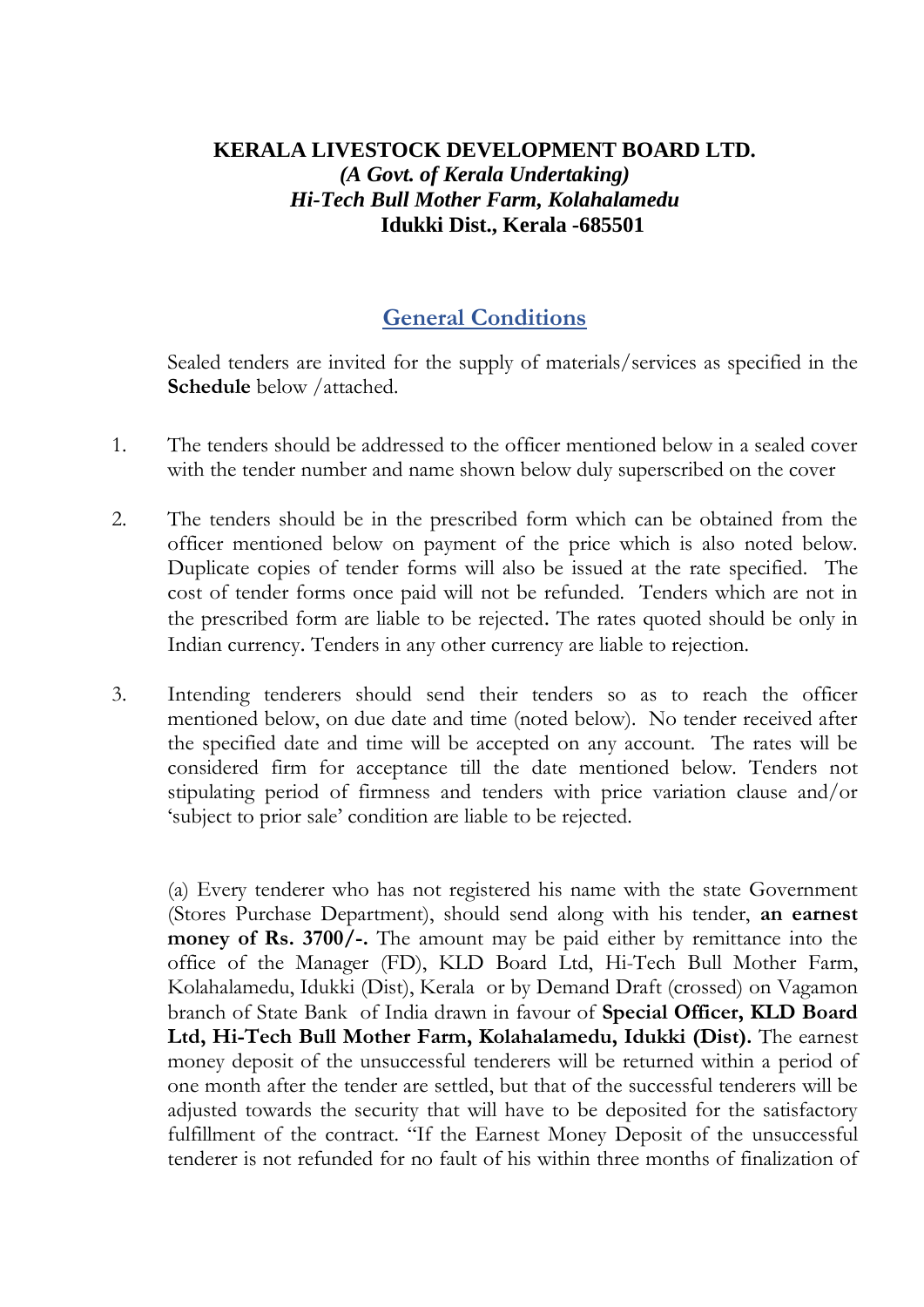the contract interest at the rate of interest paid for S.B. accounts by nationalized banks will be paid on the Earnest Money deposit".

(b) Tenderers whose names are registered with Government (Stores Purchase Department) are generally exempted from furnishing earnest money for such articles for which they have registered their names. If they tender for stores other than those for which they have registered their names, they will have to furnish earnest money as in the case of unregistered firms. Registered firms will have to quote invariably in every tender they submit the registration number assigned to them by the Stores Purchase Department.

© (i) Micro, Small & Medium Enterprises and Cottage Industries and Industrial co-operatives within the State which are certified as such by the Director of Industries and commerce or by the Regional Joint Directors of Industries and Commerce will be exempted from furnishing earnest money deposits in support of tenders submitted by them to Government Departments. The Khadi and Village Industries Co-operative Societies and the institutions registered under the Literary, Scientific and Charitable Societies Act and financed by the Kerala Khadi and Village Industries Board within that State which are certified as such by the Secretary, Kerala Khadi and Village Industries Board will be exempted from furnishing earnest money deposits in support of tenders submitted by them to Government Departments. Government Institutions / State Public Sector Industries which manufacture and supply stores will also be exempted from furnishing earnest money deposits in support of tenders submitted by them.

(ii) Micro and Small Enterprises and Industrial co-operatives within the State which have been registered as such with the Industries Department (Department under the control of the Director of Industries and Commerce) on furnishing proof of such registration will be exempted from furnishing security deposit against contracts for supply of stores manufactured by them provided that an officer of and above the rank of Deputy Director of Industries and Commerce having jurisdiction over the area also certifies to the soundness and reliability of the concerns to undertake the contracts. The Khadi and Village Industries Cooperative Societies within the State which have been registered as such with the Kerala Khadi and Village Industries Board and the institutions registered under the Literary, Scientific and Charitable Societies Act and which are financed by the Board within the State on furnishing proof of such registration will be exempted from furnishing security deposit against contracts for supply of stores manufactured by them provided that the Secretary, Kerala Khadi and Village Industries Board also certifies to the soundness and reliability of the concerns to undertake the contracts. Government Institutions or any Institutions listed in Annexure 16 which supplies stores, and Government of India Undertaking will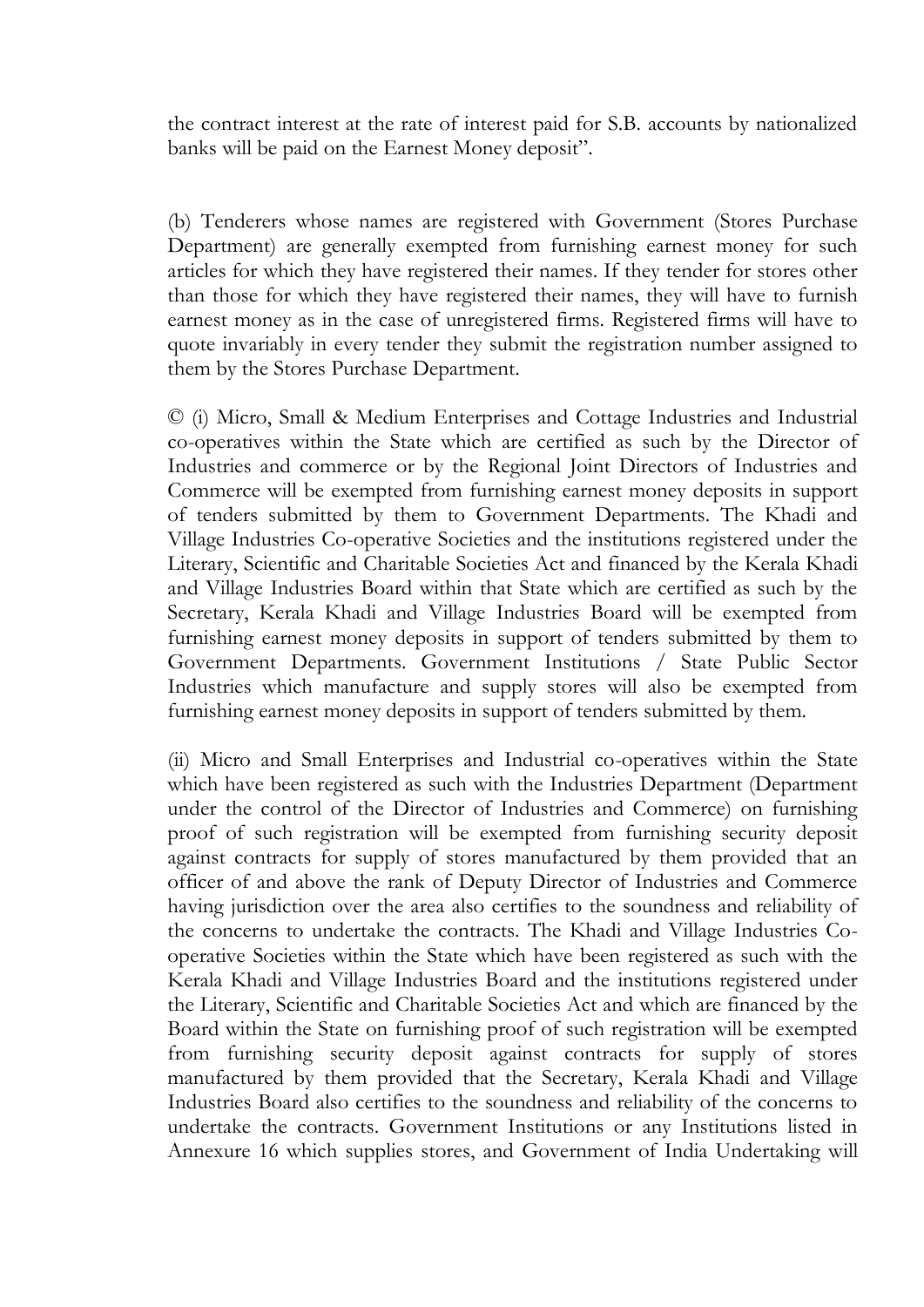also be exempted from furnishing security in respect of contracts for supply of stores.

(d) In the matter of purchase of stores by the State Government Departments, Small Scale Industrial Units sponsored by the National Small Scale Industries Corporation Limited, New Delhi and in respect of which competency certificates are issued by the Corporation will be exempted from payment of Earnest Money Deposits and Security Deposits.

(e) The exemption stipulated in clauses (b), (c) and (d) above will not however, apply to tenders for the supply of raw materials or dietary articles or stores on rate or running contract basis.

- 4. The tenders will be opened on the appointed day and time in the office of the undersigned, in the presence of such of those tenderers or their nominees who may be present at that time.
- 5. If any tenderer withdraws from his tender before expiry of the period fixed the rates firm for acceptance, the earnest money, if any, deposited by him will be forfeited to the Board or such action taken against him as the Board may think fit.
- 6. Tenderers shall invariably specify in their tenders the delivery conditions including the time required for supply of the articles tendered for.

(a) The tenderers shall clearly specify whether the articles offered bear Indian Standards Institution Mark or not. In such cases, they shall produce copies of certification mark along with their tenders in support of it.

(b) Tenderers shall clearly specify whether the goods are offered from indigenous sources, from imported stocks in India or from foreign sources to be imported under a license. KLD Board reserves the right to reject offers for import of goods if the Import Trade Control Policy in force at the time of award of the contract prohibits or restricts such imports.

- 7. The final acceptance of the tenders rests entirely with the Manager (FD), KLD Board Ltd, Hi-Tech Bull Mother Farm, Kolahalamedu, Idukki (Dist), Kerala , who does not bind himself to accept the lowest or any tender. But the tenderers on their part should be prepared to carry out such portion of the supplies included in their tenders as may be allotted to them.
- 8. In the case of materials of technical nature the successful tenders should be prepared to guarantee satisfactory performance for a definite period under a definite penalty.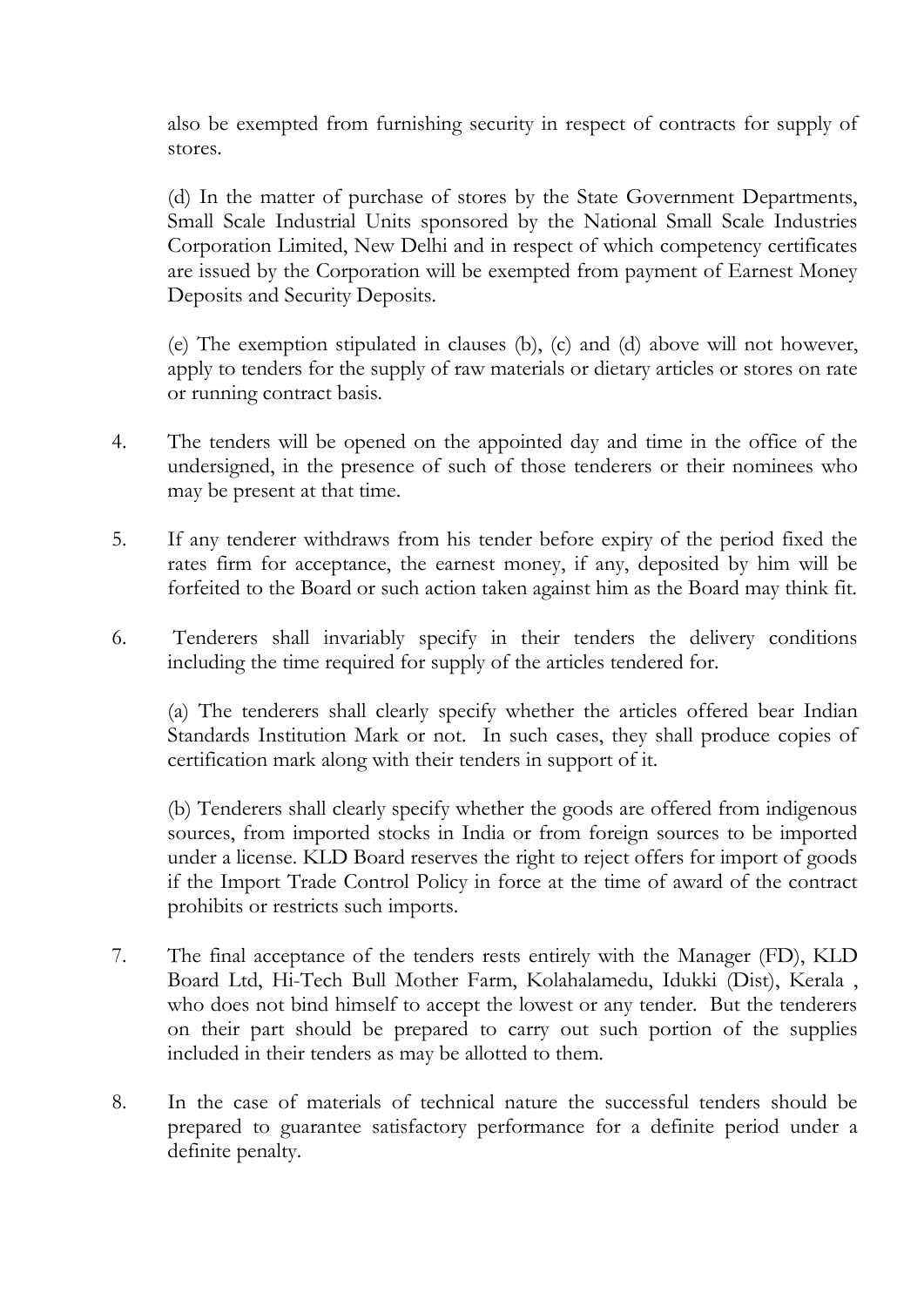9. Communication of acceptance of the tender normally constitutes a concluded contract. Nevertheless, the successful tenderer shall also execute an agreement for the due fulfillment of the contract within the period to be specified in the letter of acceptance. The contractor shall have to pay all stamp duty, lawyer's charges and other expenses incidental to the execution of the agreement. Failure to execute the agreement within the period specified will entail the penalties set out in para 12 below.

(a) The successful tenderer shall, before signing the agreement, within period specified in the letter of acceptance of his tender, deposit a sum equivalent to 5 per cent of the value of the contract as security for the satisfactory fulfillment of the contract less the amount of money deposited by him along with his tender. The amount of security may be deposited in the manner prescribed in clause 4 supra or in Fixed Deposit Receipts of State Bank of India endorsed in favour of The Special Officer, KLD Board Ltd, Hi-Tech Bull Mother Farm, Kolahalamedu. Letter of Guarantee in the prescribed form for the amount of security from an approved Bank will also be considered enough at the discretion of KLD Board. If the successful tenderer fails to deposit the security and execute the agreement as stated above, the earnest money deposited by him will be forfeited to the Board and the contract arranged elsewhere at the defaulter's risk and any loss incurred by the Board on account of the purchase will be recovered from the defaulter who will, however, not be entitled to any gain accruing thereby. If the defaulting firm is a registered firm their registration is liable to be cancelled.

(b) In cases where a successful tenderer, after having made partial supplies fails to fulfil the contract in full, all or any of the materials not supplied may, at the discretion of The Manager (FD), Hi-Tech Bull Mother Farm, Kolahalamedu be purchased by means of another tender/quotation or by negotiation or from the next higher tenderer who had offered to supply already and the loss, if any, caused to the Board shall thereby together with such sums as may be fixed by the Board towards damages be recovered from the defaulting tenderer.

(c) Even in cases where no alternate purchases are arranged for the materials not supplied, the proportionate portion of the security deposit based on the cost of the materials not supplied at the rates shown in the tender of the defaulter shall be forfeited and the balance alone shall be refunded.

(d) If the contractor fails to deliver all or any of the stores or perform the service within the time/period(s) specified in the contract, the purchaser shall without prejudice to its other remedies under the contract, deduct from the contract price as liquidated damages, a sum equivalent to 0.5% or 1% of the delivered price of the delayed stores or unperformed services for each week of delay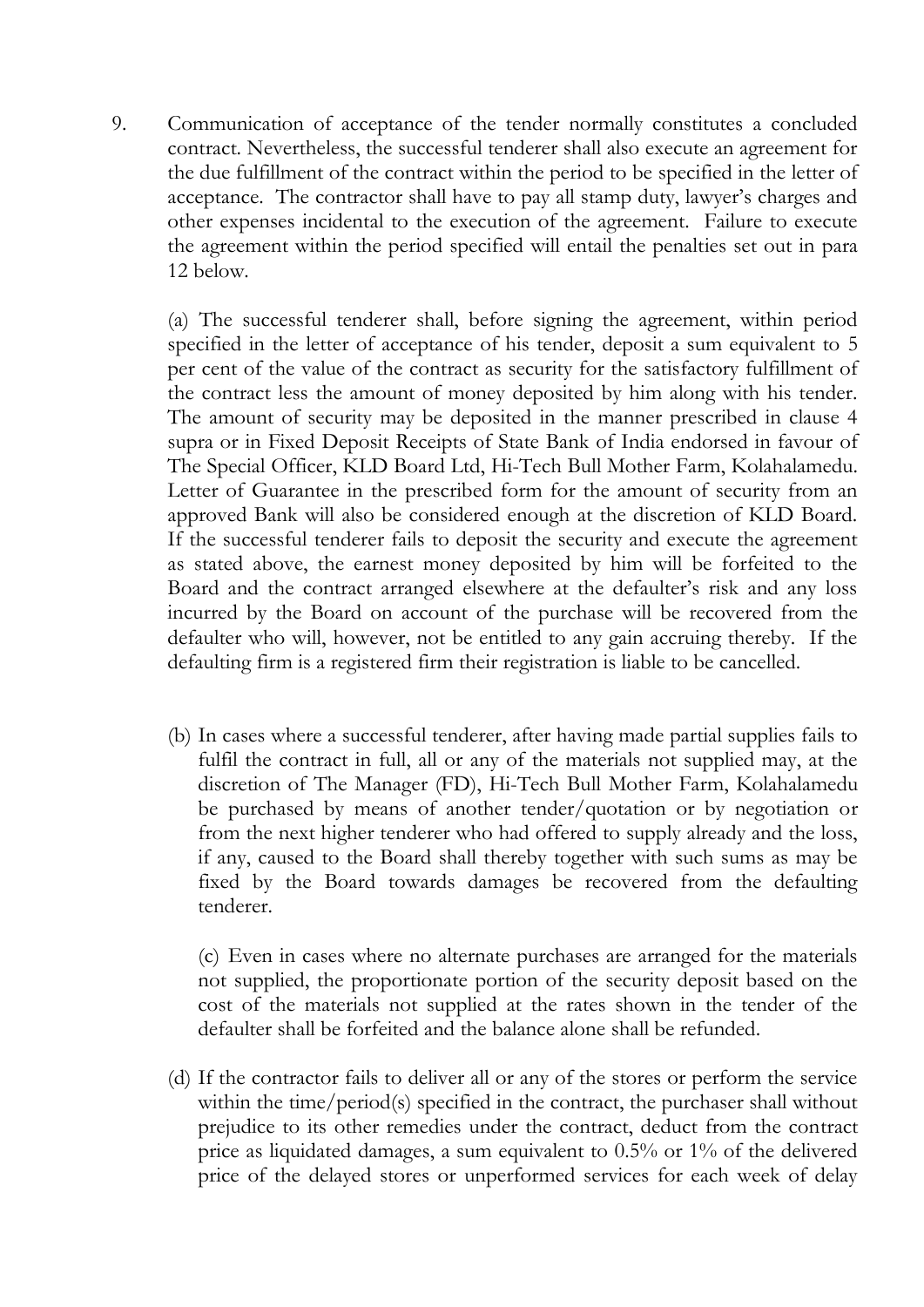until actual delivery or performance, upto a maximum deduction of 10% of the contract prices of the delayed stores or services. Once the maximum is reached, the purchaser may consider termination of the contract at the risk and cost of the contractor.

- 10. The security deposit shall, subject to the conditions specified herein, be returned to the contractor within three months after the expiry of the contract but in the event of any dispute arising the Board shall be entitled to deduct out of the deposits or the balance thereof, until such dispute is determined, the amount of such damages, costs, charges and expenses as may be claimed. The same may also be deducted from any other sum which may be due at any time from the Board to the contractor. In all cases where there are guarantee for the goods supplied the security deposit will be released only after expiry of the guarantee period. If the Security is not released even after the completion of one year, from the date of expiry of the period of contract provided there are no complaints against the contractor interest at the rate of interest paid for S.B. accounts by nationalized banks will be paid on the Security Deposit.
	- (a) "If the Earnest Money Deposit / Security Deposit is not released within the period specified for no fault of the contractor, the loss incurred to the Board shall be made good from the officer responsible for the belated release of the Earnest Money Deposit / Security Deposit".
- 11. (a) All payments to the contractors will be made by the Purchasing Officer in due course:-
	- (i) by cheques or drafts or online transfer on the State Bank of India (at any of their Principal Branches in India).
	- (ii) In the case of supplies from abroad, by drafts as may be, arranged between the contracting parties.
	- (b) All incidental expenses incurred by the Board for making payments outside the district in which the claim arises shall be borne by the contractor.
- 12. The tenderers shall quote also the percentage of rebate (discount) offered by them in case the payment is made promptly within fifteen days of taking delivery of stores.
- 13. Payments will be made only after the supplies are actually received, installed, commissioned and completion certificate from authorized officers are submitted. The Payment will be made ONLY in Indian rupees in the form of local cheques /DD payable in India. In the case of DD all incidental expenses must be met by the supplier(s). Under no circumstances Letter of Credit payment condition will be accepted.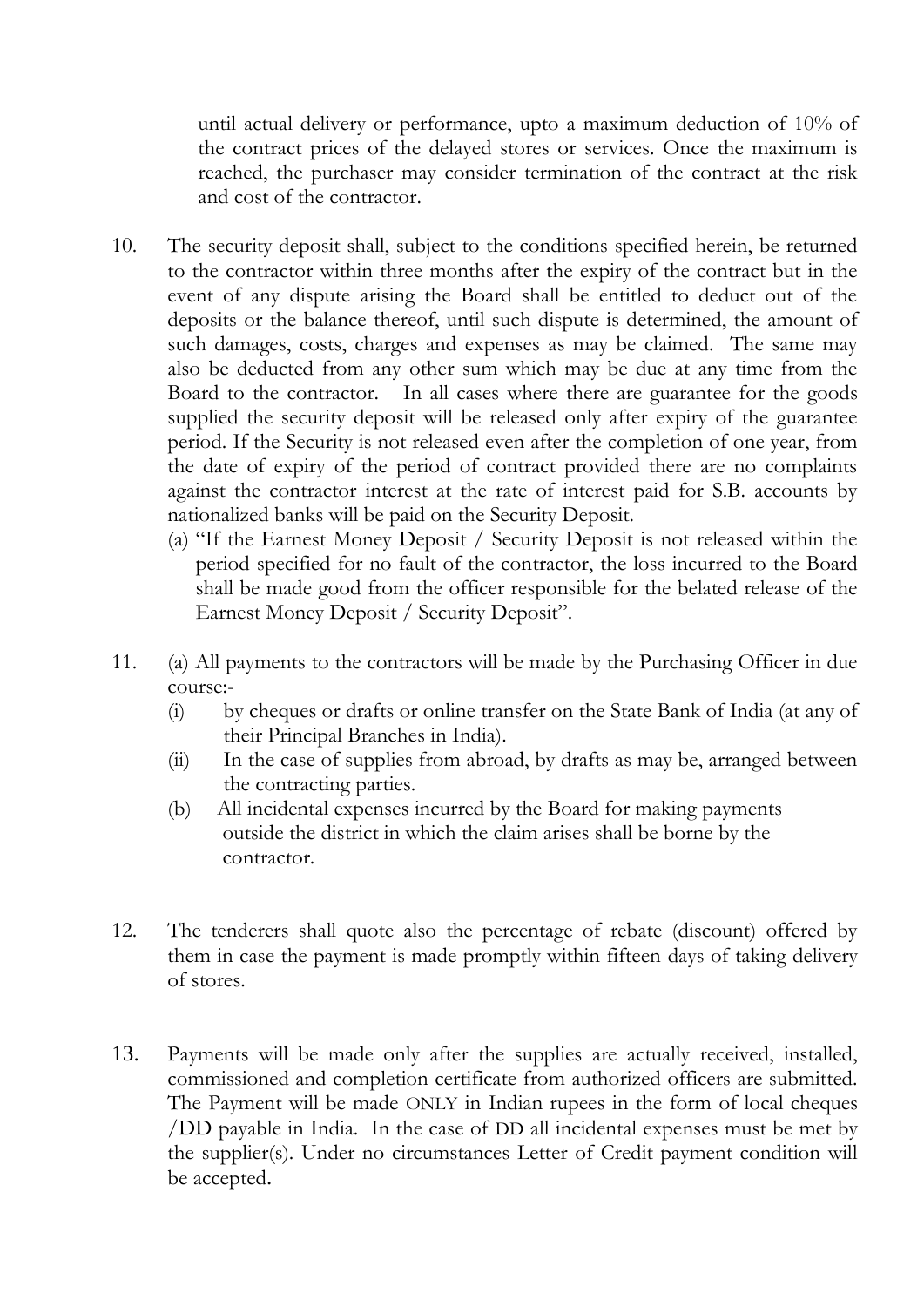- 14. The contractor shall not assign or make over the contract or the benefits or burdens thereof to any other person or body corporate. The contractor shall not underlet or sublet to any person or any persons or body corporate the execution of the contract or any part thereof without the consent in writing of the **Manager(FD), KLD Board Ltd, Hi-Tech Bull Mother Farm, Kolahalamedu** who shall have absolute powers to refuse such consent or to rescind such consent (if given) at any time if he is not satisfied with the manner in which the contract is being executed and no allowance or compensation shall be made to the contractor or the sub contractor upon such revision. Provided always that if such consent be given at any time, the contractor shall not be relieved from any obligation, duty or responsibility under this contract.
- 15. (a) In case the contractor becomes insolvent, or goes into liquidation, or makes or proposes to make any assignment for the benefit of his creditors or proposes any composition with his creditors for the settlement of his debts, or carries on his business or the contract under inspection on behalf of his creditors or in case any receiving order or orders, for the administration of his estate are made against him, or in case the contractor shall commit any act of insolvency or in case in which under any clause or clauses of his contract the contractor shall have rendered himself liable to damages amounting to the whole of his security deposits, the contract shall there upon, after notice given by The Manager (FD), KLD Board Ltd, Hi-Tech Bull Mother Farm, Kolahalamedu to the contractor be determined and the Board may complete the contract in such time and manner and by such persons as the Board shall think fit. But such determination of contract shall be without any prejudice to any right or remedy of the Board against the contractor or his sureties in respect of any breach of contract therefore committed by the contractor. All expenses and damages caused to the Board by any breach of contract by the contractor shall be paid by the contractor to the Board and may be recovered from him under the provisions of the Revenue Recovery Act in force in the State.
	- (b) The persons/contractors submitting tenders should produce a solvency certificate, clearly indicating to what extent they are solvent from the Tahsildar of the Taluk where they reside along with their tenders.

**NOTE**: The solvency certificate referred to above will apply only in the case of supply of the following articles viz., dietary articles, fuels, raw materials like roots, creepers, flowers etc., and provisions to hospitals and hostels, sundry articles etc.

16. (a) In case the contractor fails to supply and deliver any of the said articles and things within the time provided for delivery of the same, or in case the contractor commits any breach of any of the covenants, stipulations and agreements herein contained, and in his part to be observed and performed, then and in any such case, it shall be lawful for the Board (if it shall think fit to do so) to arrange for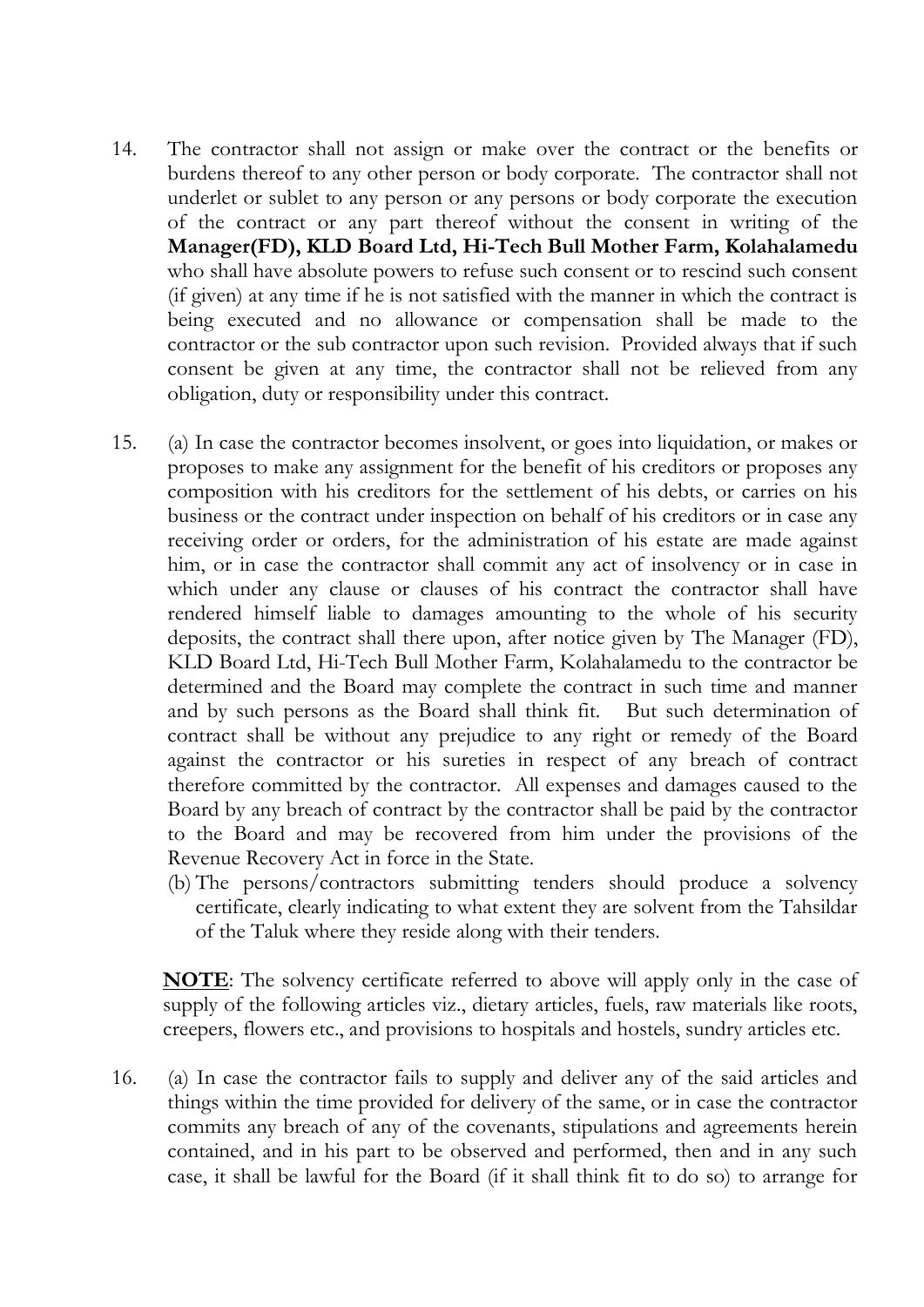the purchase of the said articles and things from elsewhere or on behalf of the Board by an order in writing under the hand of the **Manager(FD), KLD Board Ltd, Hi-Tech Bull Mother Farm, Kolahalamedu** put an end to this contract and in case the Board shall have incurred, sustained or been put to any costs, damages or expenses by reason of such purchase or by reason of this contract having been so put an end to or in case any difference in price, compensation, loss, costs, damages, expenses and other moneys as shall for the time being be payable by the contractor aforesaid.

(b)In case any difference or dispute arises in connection with the contract, all legal proceedings relating to the matter shall be instituted in the Court within whose jurisdiction the Purchasing Officer voluntarily resides.

- 17. Any sum of money due and payable to the contractor (including security deposit returnable to him) under this contract may be appropriated by the Board or any other person authorized by the Board and set off against any claim of the Board for the payment of a sum of money arising out of or under any other contract made by the contractor with the Board or any other person authorized by the Board. Any sum of money due and payable to the successful tenderer or contractor from Board shall be adjusted against any sum of money due to the Board from him under any other contracts.
- 18. Every notice hereby required or authorized to be given may be either given to the contractor personally or left at his residence or last known place of abode or business or may be handed over to his agent personally or may be addressed to the contractor by post at his usual or last known place of abode or business and if so addressed and posted shall be deemed to have been served on the contractor on the date on which, in ordinary course of post a letter so addressed and posted would reach his place of abode or business.
- 19. The tenderer shall undertake to supply materials according to the standard sample and/or specifications.
- 20. (a) No representation for enhancement of rates once accepted will be considered. However, in exceptional cases if Board is convinced of any compelling need for enhancement of rate, it may do so.
	- b) In the case of imported goods, when the price accepted is the ex-site price quoted by the tenderer, the benefit of any reduction in the c.i.f. price should accrue to the purchasing Department of the Board.
- 21. Any attempt on the part of the tenderer, or their agents to influence the contract in their favour by personal canvassing with the officers concerned will disqualify the tenderers.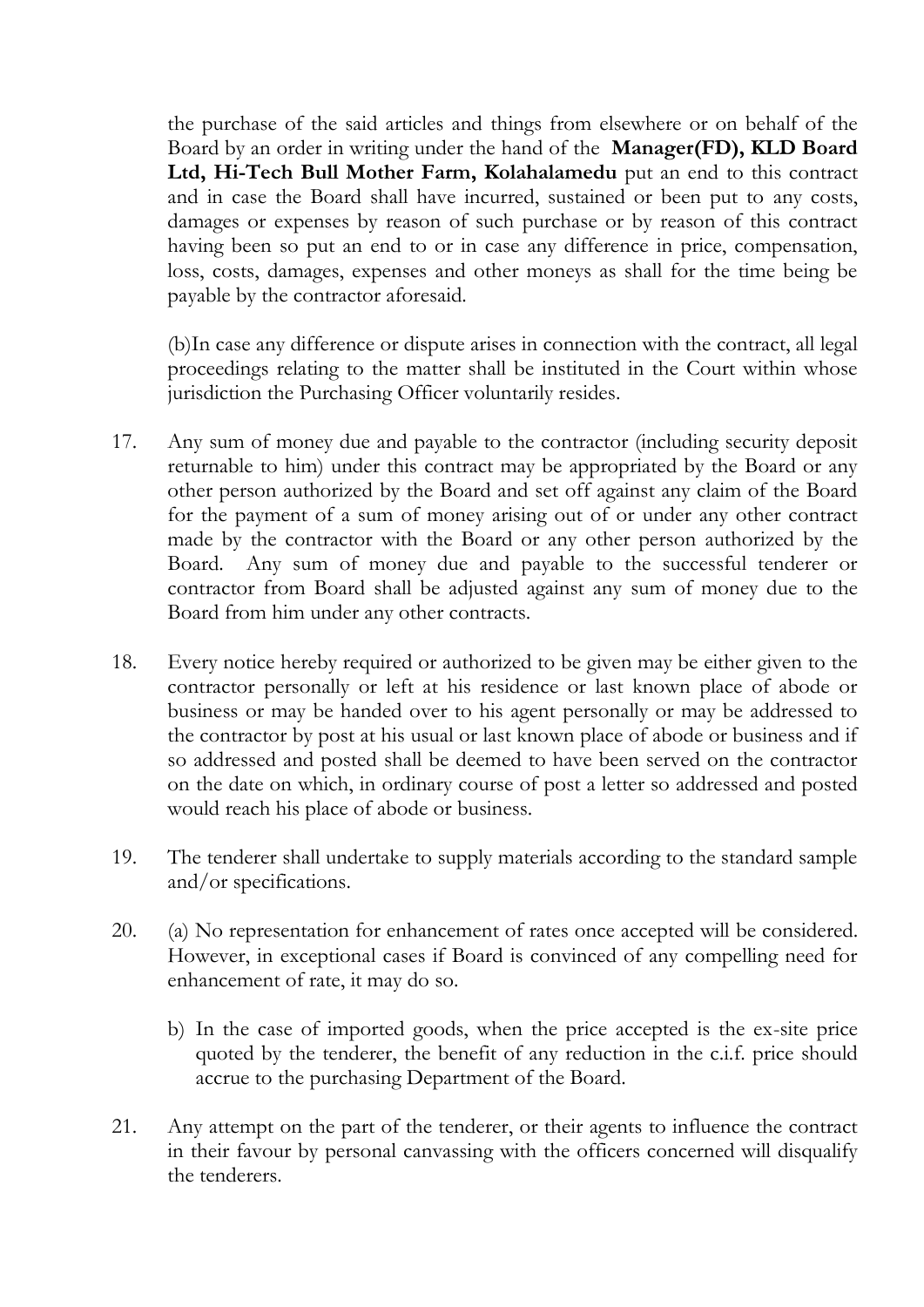- 22. Tenderers should be prepared to accept orders subject to the penalty clause for forfeiture of security in the event of default in suppliers or failure to supply within the stipulated period.
- 23. Sample should be forwarded if called for and unapproved samples got back by the tenderers at their own cost. Samples sent by VPP post or 'freight to pay' will not be accepted. The approved samples may or may not be returned at the discretion of the undersigned. Samples sent by post, railway or plane should be so dispatched so as to reach the Board not later than the date on which the tenders are due. In the case of samples sent by railway the receipt should be

sent separately and not along with the tender since the tender will be opened only on the appointed day and demurrage will have to be paid if the railway parcels are not cleared in time. The Board will not be responsible if any sample is found missing at any time due to non-observance of the provisions of this clause. Tenderers whose samples are received late will not be considered. Samples should be forwarded under separate cover duly listed and corresponding number of the item in the tender schedule should also be noted in the list of samples. Tenders for supply of materials are liable to be rejected unless sample, if called for, of the materials tendered for are forwarded.

- 24. Telegraphic quotations will not be considered unless they give details of prices and are immediately followed by confirmation with full relevant details posted and received before the due date of the tender.
- 25. (a) The prices quoted should be inclusive of all taxes, duties, cesses etc., which are or may become payable by the contractor under existing or future laws or rules of the country of origin/supply or delivery during the course of execution of the contract. (b) In case of payment of customs/excise duty is to be made by the Purchasing Officer, the Purchasing Officer will pay the duty on the "unloaded invoice price" only in the first instance, any difference being paid when the tenderer produces, the final assessment orders later.
- 26. The tenderer will invariably furnish the following certificates with their bills for payment :-

"Certified that the goods on which Sales Tax has been charged have not been exempted under the Central Sales Tax Act or the States Sales Tax Act or the Rules made there under and the charges on account of Sales Tax on these goods are correct under the provisions of the relevant act or the rules made there under. Certified further that we (or Branch or Agent)

(Address) are registered as dealers in the State of ………………………….under Registration No. ……………………..for the purposes of Sales Tax"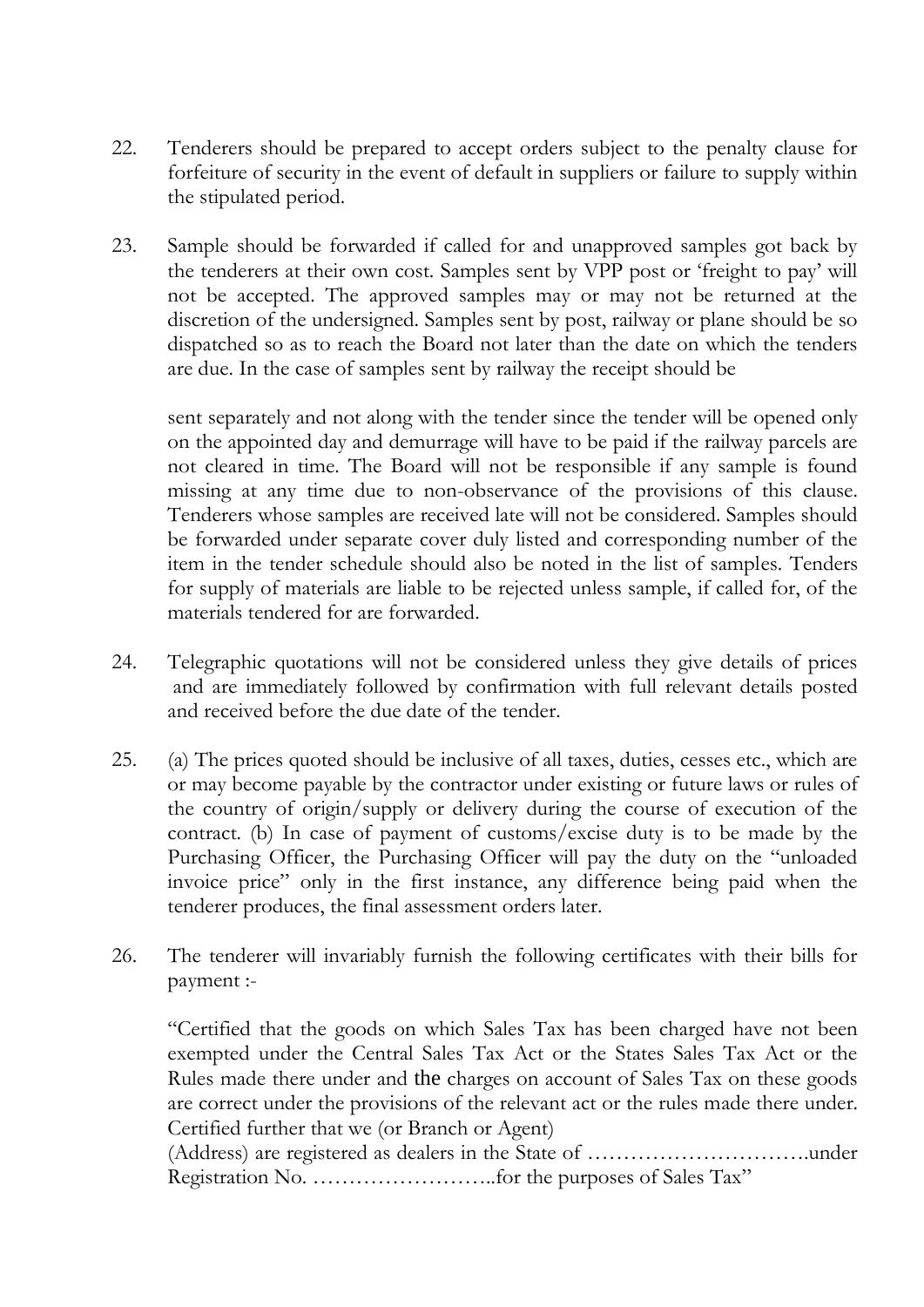- 27. Special condition, if any, of the tenderers attached with the tender will not be applicable to the contract unless they are expressly accepted in writing by the purchaser.
- 28. The tenderer should send along with his tender an agreement executed and signed in Kerala Stamp Paper worth ₹200/- purchased in the Kerala State. Stamp Paper will be supplied to firms outside Kerala along with the tender forms on payment of ₹250/-(₹200/- being the value of the stamp paper and ₹50/- incidental charges) which may be remitted by demand draft in advance. A specimen form of agreement is also given in this Annexure. Tenders without the agreement in Stamp Paper will be rejected out-right. But in

deserving cases where agreement has not been received, the purchasing officer may exercise his discretion and call upon such tenderer to execute the agreement within a period of ten days from the date of issue of such intimation, if the Purchasing Officer is satisfied that the omission to forward the agreement along with the tender was due to causes beyond the control of the tenderer and was not due to any negligence on his part. Agreement received from a tenderer after the above time limit will not be considered.

| Superscription: - Tender No.HTF/KDE/436 (B)/2022 |                            |  |  |  |  |  |
|--------------------------------------------------|----------------------------|--|--|--|--|--|
| Due date and time for receipt of tender          | 12.07.2022, up to 2 P.M.   |  |  |  |  |  |
| Date and time for opening of tender              | 12.07.2022, at 3 P.M.      |  |  |  |  |  |
| Period of contract                               | <b>One month</b>           |  |  |  |  |  |
| Price of tender form                             | $Rs. 800 + GST (12%)$      |  |  |  |  |  |
| <b>EMD</b>                                       | $Rs.3700/-$                |  |  |  |  |  |
| Address of officer from whom tender forms        | The Manager (FD),          |  |  |  |  |  |
| are to be obtained and to whom tenders are to    | <b>KLD Board Ltd,</b>      |  |  |  |  |  |
| be sent:                                         | Hi-Tech Bull Mother farm,  |  |  |  |  |  |
|                                                  | Kolahalamedu., Idukki Dst. |  |  |  |  |  |

Name of Office:

Station and date:

Manager (FD) (Name & designation of Purchasing Officer)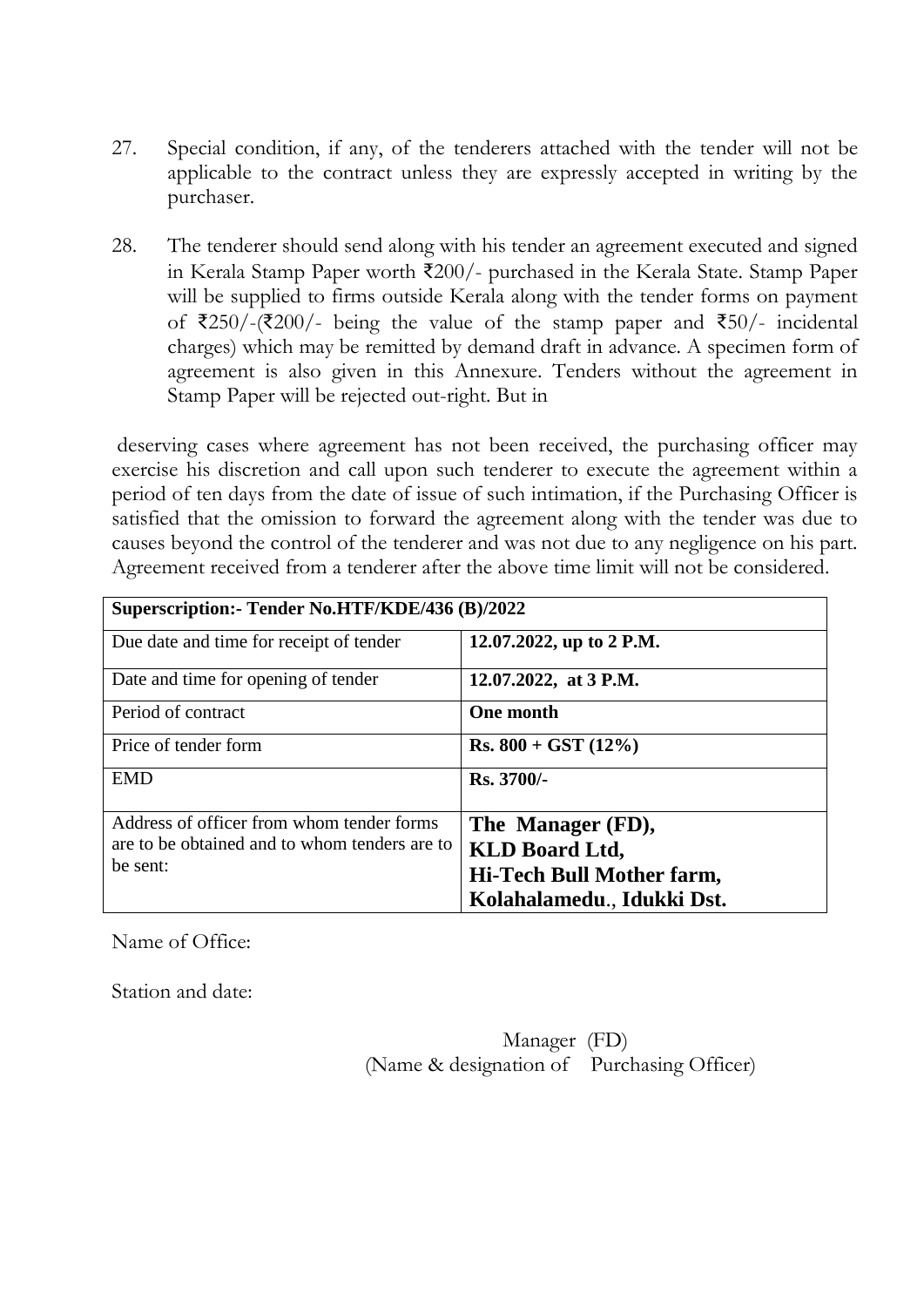#### **Other Special conditions:**

- 1. The tender is for the replacement of truss and ridges of feed store of the Kerala Livestock Development Board, Kolahalamedu Unit.
- 2. Interested parties with prior work experience and C class license, experience in similar work alone are required to submit tenders. Only quality materials adhering to ISI specifications are to be used. The materials used should be inspected and certified accepted by the engineering wing of the unit before installation.
- 3. Tenderers are required to purchase the tender document paying the prescribed cost and GST. Tenders are to be submitted before the prescribed time and date enclosing the details of EMD paid, full postal address of the tenderer with telephone number.
- 4. The tenders should be submitted in sealed envelope super scribing "replacement of truss and ridges of feed store of the Kerala Livestock Development Board, Kolahalamedu Unit".
- 5. Contractors having C class license with repute in civil work services are to be considered for finalization of contract. Merely quoting lowest rates will not entitle any claim for award of contract.
- 6. Any loss incurred by the Board due to the lapse on the part of the contractor will be realized from the payments due to the contractor.
- 7. It may be clearly understood that the Board will have absolute powers either to defer/ drop the tender process or limit the quantity according to actual requirement at the time of finalization of the tender.
- 8. In case any dispute arises in connection with the contract, legal proceedings relating to the matter shall be instituted in a Court within whose jurisdiction the Head Office of the Board is situated.
- 9. The tenderer shall sign, duly affixed with his seal, each page of the tender in token of acceptance of the terms and conditions, while submitting tender.
- 10. In case any of these special conditions vary from any of the general conditions, the special condition shall prevail.
- 11. Employees of KLD Board or their relatives cannot participate in the tender

Manager (FD)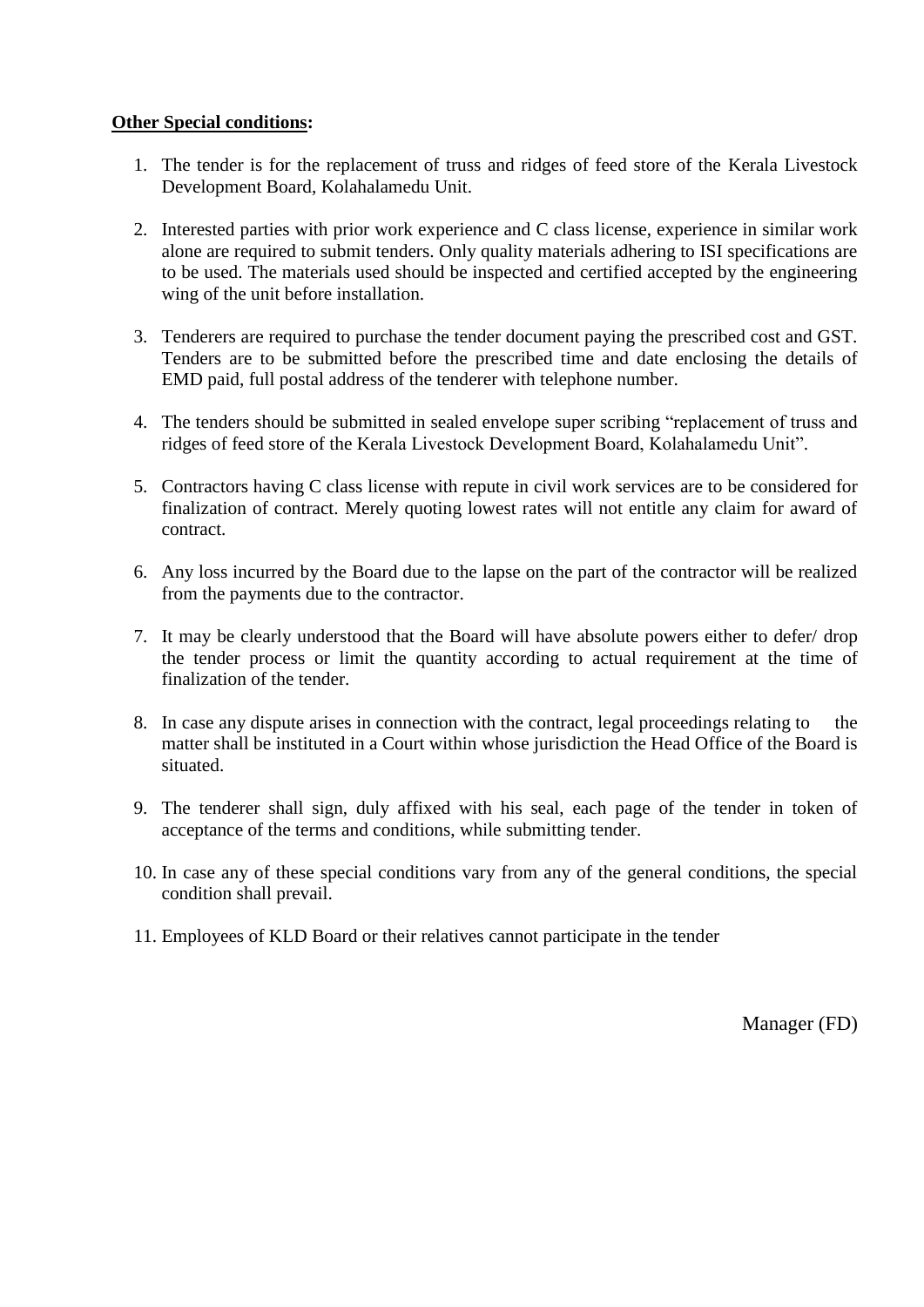|                                                                                                                                                                                                                                          |                                                                                                                                                                                                                                                                                                      | KERALA LIVESTOCK DEVELOPMENT BOARD LIMITED                                                                                                                                                                                                                          |                                |        |                |   | <b>KOLAHALAMEDU</b> |             |  |
|------------------------------------------------------------------------------------------------------------------------------------------------------------------------------------------------------------------------------------------|------------------------------------------------------------------------------------------------------------------------------------------------------------------------------------------------------------------------------------------------------------------------------------------------------|---------------------------------------------------------------------------------------------------------------------------------------------------------------------------------------------------------------------------------------------------------------------|--------------------------------|--------|----------------|---|---------------------|-------------|--|
|                                                                                                                                                                                                                                          |                                                                                                                                                                                                                                                                                                      | (A GOVT. OF KERALA UNDERTAKING)                                                                                                                                                                                                                                     |                                |        |                |   |                     |             |  |
|                                                                                                                                                                                                                                          |                                                                                                                                                                                                                                                                                                      | KLD Board Ltd., KOLAHALMEDU                                                                                                                                                                                                                                         |                                |        |                |   |                     |             |  |
|                                                                                                                                                                                                                                          |                                                                                                                                                                                                                                                                                                      | REPLACEMENT OF TRUSS AND RIDGES AT FEED MILL                                                                                                                                                                                                                        |                                |        |                |   |                     |             |  |
|                                                                                                                                                                                                                                          | AS PER THE PRICE 2018 (With cost index 1.4153)                                                                                                                                                                                                                                                       |                                                                                                                                                                                                                                                                     |                                |        |                |   |                     |             |  |
| Sl no                                                                                                                                                                                                                                    | Item no                                                                                                                                                                                                                                                                                              | <b>Particulars</b>                                                                                                                                                                                                                                                  | No.                            | L      | $\bf{B}$       | H | Qty.                | Amount (Rs) |  |
| 1                                                                                                                                                                                                                                        | 2.31<br>Clearing jungle including uprooting of rank vegetation, grass, brush wood, trees and<br>saplings of girth up to 30 cm measured at a height of 1 m above ground level and removal<br>of rubbish up to a distance of 50 m outside the periphery of the area cleared                            |                                                                                                                                                                                                                                                                     |                                |        |                |   |                     |             |  |
|                                                                                                                                                                                                                                          |                                                                                                                                                                                                                                                                                                      | property                                                                                                                                                                                                                                                            | 1.00                           | 15.00  | 50.00          |   | 750.00              |             |  |
|                                                                                                                                                                                                                                          |                                                                                                                                                                                                                                                                                                      | 750.00                                                                                                                                                                                                                                                              | $M2$ @Rs                       | 15.42  | M <sub>2</sub> |   |                     | 11,565.00   |  |
| 2                                                                                                                                                                                                                                        | 15.15.1<br>Extra for dismantling trusses, rafters, purlins etc. of wood work for every additional span of<br>one metre or par thereof beyond 10 metres:<br>Of sectional area 40 square centimetres and above                                                                                         |                                                                                                                                                                                                                                                                     |                                |        |                |   |                     |             |  |
|                                                                                                                                                                                                                                          |                                                                                                                                                                                                                                                                                                      | property                                                                                                                                                                                                                                                            | 4.00                           | 11.00  |                |   | 44.00               |             |  |
|                                                                                                                                                                                                                                          |                                                                                                                                                                                                                                                                                                      |                                                                                                                                                                                                                                                                     |                                |        |                |   | 44.00               |             |  |
|                                                                                                                                                                                                                                          |                                                                                                                                                                                                                                                                                                      | 45.00                                                                                                                                                                                                                                                               | M @Rs                          | 542.44 | M              |   |                     | 24,409.80   |  |
|                                                                                                                                                                                                                                          | 3<br>Steel work in built up G I tubular (round, square or rectangular hollow tubes etc.) trusses<br>50.10.1<br>etc., including cutting, hoisting, fixing in position and applying a priming coat of approved<br>steel primer, including welding and bolted with special shaped washers etc. complete |                                                                                                                                                                                                                                                                     |                                |        |                |   |                     |             |  |
|                                                                                                                                                                                                                                          |                                                                                                                                                                                                                                                                                                      |                                                                                                                                                                                                                                                                     | 45.00                          | 5.10   |                |   | 229.50              | kg          |  |
|                                                                                                                                                                                                                                          |                                                                                                                                                                                                                                                                                                      | <b>230.00</b>                                                                                                                                                                                                                                                       | $kg \oslash Rs$                | 198.21 | $k$ g          |   |                     | 45,588.30   |  |
|                                                                                                                                                                                                                                          | Providing ridges or hips width 60 cm overall width plain G.S. sheet fixed with polymer<br>12.4.1<br>$\overline{4}$<br>coated J or L hooks, bolts and nuts 8 mm dia G.I. limpet and bitumen washers complete.<br>0.80 mm thick with zinc coating not less than 275 gm/m2                              |                                                                                                                                                                                                                                                                     |                                |        |                |   |                     |             |  |
|                                                                                                                                                                                                                                          |                                                                                                                                                                                                                                                                                                      |                                                                                                                                                                                                                                                                     | 1.00                           | 30.00  |                |   | 30.00               | m           |  |
|                                                                                                                                                                                                                                          |                                                                                                                                                                                                                                                                                                      | 30.00                                                                                                                                                                                                                                                               | M @Rs                          | 960.06 |                |   |                     | 28,801.80   |  |
| 5                                                                                                                                                                                                                                        | 13.46.1                                                                                                                                                                                                                                                                                              | Wall painting with acrylic emulsion paint, having VOC (Volatile Organic Compound)<br>content less than 50 grams/litre, of approved brand and manufacture including applying<br>additional coats wherever required, to achieve even shade and colour.<br>2 Two coats |                                |        |                |   |                     |             |  |
|                                                                                                                                                                                                                                          |                                                                                                                                                                                                                                                                                                      | long side                                                                                                                                                                                                                                                           | 2.00                           | 28.00  | 5.30           |   | 296.80              |             |  |
|                                                                                                                                                                                                                                          |                                                                                                                                                                                                                                                                                                      | short side                                                                                                                                                                                                                                                          | 2.00                           | 8.00   | 5.30           |   | 84.80               |             |  |
|                                                                                                                                                                                                                                          |                                                                                                                                                                                                                                                                                                      | inside                                                                                                                                                                                                                                                              |                                |        |                |   |                     |             |  |
|                                                                                                                                                                                                                                          |                                                                                                                                                                                                                                                                                                      | long side                                                                                                                                                                                                                                                           | 2.00                           | 27.00  | 5.30           |   | 286.20              |             |  |
|                                                                                                                                                                                                                                          |                                                                                                                                                                                                                                                                                                      | short side                                                                                                                                                                                                                                                          | 2.00                           | 7.00   | 5.30           |   | 74.20               |             |  |
|                                                                                                                                                                                                                                          |                                                                                                                                                                                                                                                                                                      |                                                                                                                                                                                                                                                                     |                                |        |                |   | 742.00              |             |  |
|                                                                                                                                                                                                                                          |                                                                                                                                                                                                                                                                                                      | 745.00                                                                                                                                                                                                                                                              | $M2$ @Rs                       | 131.26 | M <sub>2</sub> |   |                     | 97,788.70   |  |
| 13.52.1<br>Finishing with Epoxy paint (two or more coats) at all locations prepared and applied as per<br>6<br>manufacturer's specifications including appropriate priming coat, preparation of surface,<br>etc. complete. On steel work |                                                                                                                                                                                                                                                                                                      |                                                                                                                                                                                                                                                                     |                                |        |                |   |                     |             |  |
|                                                                                                                                                                                                                                          |                                                                                                                                                                                                                                                                                                      |                                                                                                                                                                                                                                                                     | 350.00                         |        |                |   | 350.00              | m2          |  |
|                                                                                                                                                                                                                                          |                                                                                                                                                                                                                                                                                                      | 350.00                                                                                                                                                                                                                                                              | M <sub>2</sub> @R <sub>s</sub> | 233.09 | M <sub>2</sub> |   |                     | 81,581.50   |  |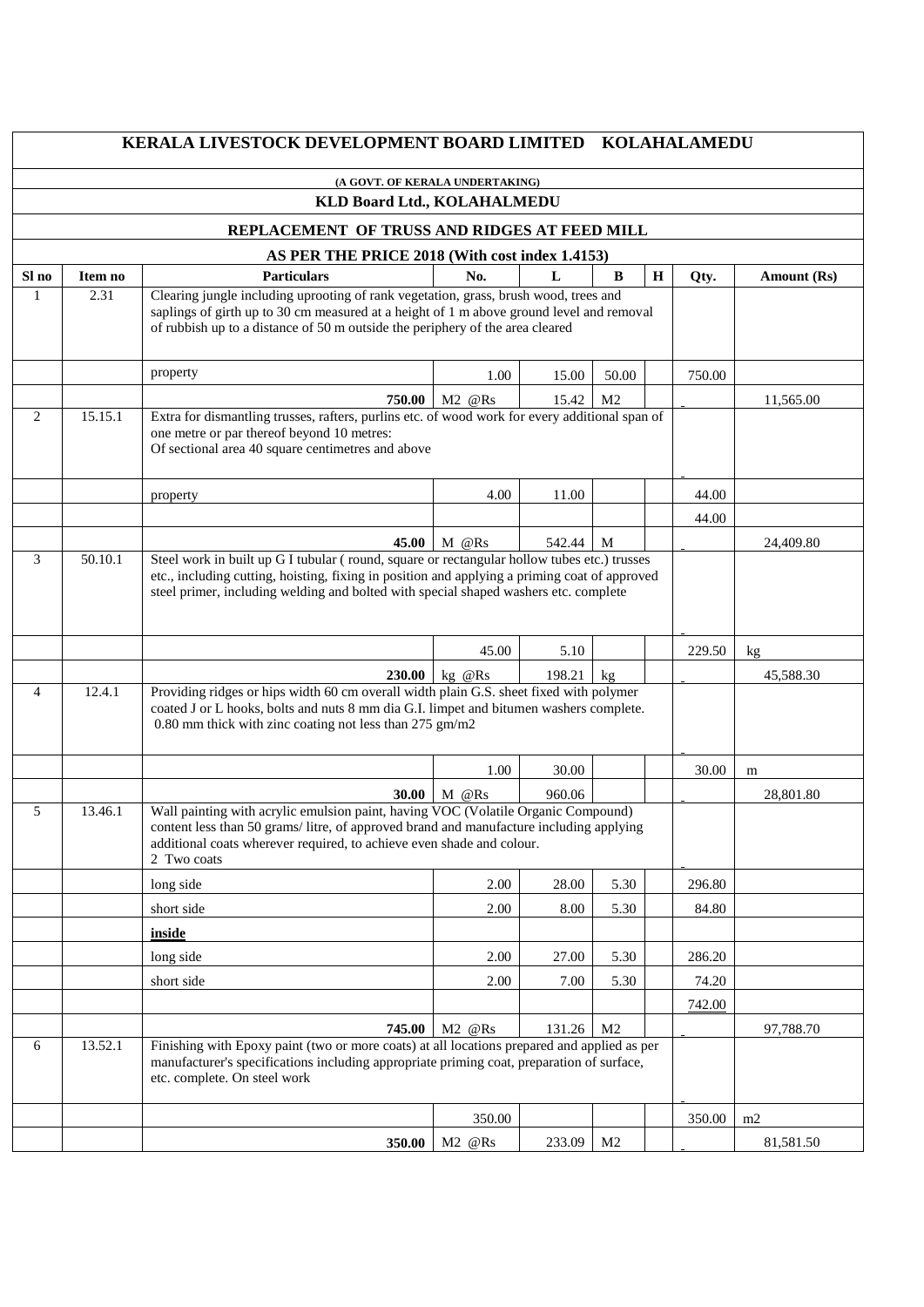| $\overline{7}$ | 10.6.1                                           | Supplying and fixing rolling shutters of approved make, made of required size M.S. laths,<br>interlocked together through their entire length and jointed together at the end by end locks,<br>mounted on specially designed pipe shaft with brackets, side guides and arrangements for<br>inside and outside locking with push and pull operation complete, including the cost of<br>providing and fixing necessary 27.5 cm long wire springs manufactured from high tensile<br>steel wire of adequate strength conforming to IS: 4454 - part 1 and M.S. top cover of<br>required thickness for rolling shutters.<br>10.6.1 80x1.25 mm M.S. laths with 1.25 mm thick top cover |                              |         |      |                |       |           |
|----------------|--------------------------------------------------|---------------------------------------------------------------------------------------------------------------------------------------------------------------------------------------------------------------------------------------------------------------------------------------------------------------------------------------------------------------------------------------------------------------------------------------------------------------------------------------------------------------------------------------------------------------------------------------------------------------------------------------------------------------------------------|------------------------------|---------|------|----------------|-------|-----------|
|                |                                                  | rolling shutters                                                                                                                                                                                                                                                                                                                                                                                                                                                                                                                                                                                                                                                                | 3.00                         | 2.00    | 0.60 |                | 3.60  |           |
|                |                                                  | rolling shutters                                                                                                                                                                                                                                                                                                                                                                                                                                                                                                                                                                                                                                                                | 2.00                         | 4.00    | 0.60 |                | 4.80  |           |
|                |                                                  |                                                                                                                                                                                                                                                                                                                                                                                                                                                                                                                                                                                                                                                                                 |                              |         |      |                | 8.40  |           |
|                |                                                  | 8.50                                                                                                                                                                                                                                                                                                                                                                                                                                                                                                                                                                                                                                                                            | $m2 \quad \textcircled{eRs}$ | 3617.30 | m2   |                |       | 30,747.05 |
| 8              | 12.51.1                                          | Providing and fixing precoated galvanized steel sheet roofing accessories 0.50 mm (+<br>$0.05\%$ ) total coated thickness, zinc coating 120 grams per sqm as per IS: $mm(+0.05\%)$ total<br>coated thickness, Zinc coating 120 grams per sqm as per IS: 277, in 240 mpa steel grade, 5-<br>7 microns epoxy primer on both side of the sheet and polyester top coat 15-18 microns<br>using self drilling/self tapping screws complete:<br>Ridges plain (500-600 mm)                                                                                                                                                                                                              |                              |         |      |                |       |           |
|                |                                                  | long side                                                                                                                                                                                                                                                                                                                                                                                                                                                                                                                                                                                                                                                                       | 2.00                         | 30.00   | 0.60 |                | 36.00 |           |
|                |                                                  | short side                                                                                                                                                                                                                                                                                                                                                                                                                                                                                                                                                                                                                                                                      | 4.00                         | 15.00   | 0.60 |                | 36.00 |           |
|                |                                                  |                                                                                                                                                                                                                                                                                                                                                                                                                                                                                                                                                                                                                                                                                 |                              |         |      |                | 72.00 |           |
|                |                                                  | 72.00                                                                                                                                                                                                                                                                                                                                                                                                                                                                                                                                                                                                                                                                           | m @Rs                        | 511.48  | m    |                |       | 36,826.56 |
| 9              | 22.8.1                                           | providing and laying four courses water proofing treatment with bitumen felt over roofs<br>consisting of first and third courses of blown bitumen 85/25 or 90/15 conforming to IS :<br>702 applied hot @ 1.45 Kg per square meter of area for each course, second course of<br>roofing felt type 3 grade - I (hessian based self finished bitumen felt) and fourth and final<br>course of stone grit 6 mm and down size or pea- sized gravel spread at 6 cubic diameter per<br>square metre including preparation of surface but excluding grading complete with:<br>Bitumen felt                                                                                               |                              |         |      |                |       |           |
|                |                                                  | long side                                                                                                                                                                                                                                                                                                                                                                                                                                                                                                                                                                                                                                                                       | 2.00                         | 30.00   | 0.15 |                | 9.00  |           |
|                |                                                  | 10.00                                                                                                                                                                                                                                                                                                                                                                                                                                                                                                                                                                                                                                                                           | m2 @Rs                       | 504.97  | m2   |                |       | 5.049.70  |
|                |                                                  | <b>TOTAL AMOUNT</b>                                                                                                                                                                                                                                                                                                                                                                                                                                                                                                                                                                                                                                                             |                              |         |      | Rs             |       | 362358.41 |
|                |                                                  | <b>UNFORSEEN</b>                                                                                                                                                                                                                                                                                                                                                                                                                                                                                                                                                                                                                                                                |                              |         |      | R <sub>S</sub> |       | 2641.59   |
|                |                                                  | <b>TOTAL AMOUNT</b>                                                                                                                                                                                                                                                                                                                                                                                                                                                                                                                                                                                                                                                             |                              |         |      | R <sub>S</sub> |       | 365000.00 |
|                |                                                  | <b>GST 18</b>                                                                                                                                                                                                                                                                                                                                                                                                                                                                                                                                                                                                                                                                   |                              |         |      | Rs             |       | 65700.00  |
|                |                                                  | <b>GRAND TOTAL</b>                                                                                                                                                                                                                                                                                                                                                                                                                                                                                                                                                                                                                                                              |                              |         |      | Rs             |       | 430700.00 |
|                | Four lakh thirty thousand and three hundred only |                                                                                                                                                                                                                                                                                                                                                                                                                                                                                                                                                                                                                                                                                 |                              |         |      |                |       |           |

| Less percentage (of estimate amount) |  |
|--------------------------------------|--|
|                                      |  |
|                                      |  |
| Quoted rate in Figures               |  |
|                                      |  |
| Quoted rate in Words                 |  |

### **Documents Required : Registration certificate /proof of carrying out work of similar nature**

Signature:<br>Name and Address : (Tenderer)

(Purchasing Officer)